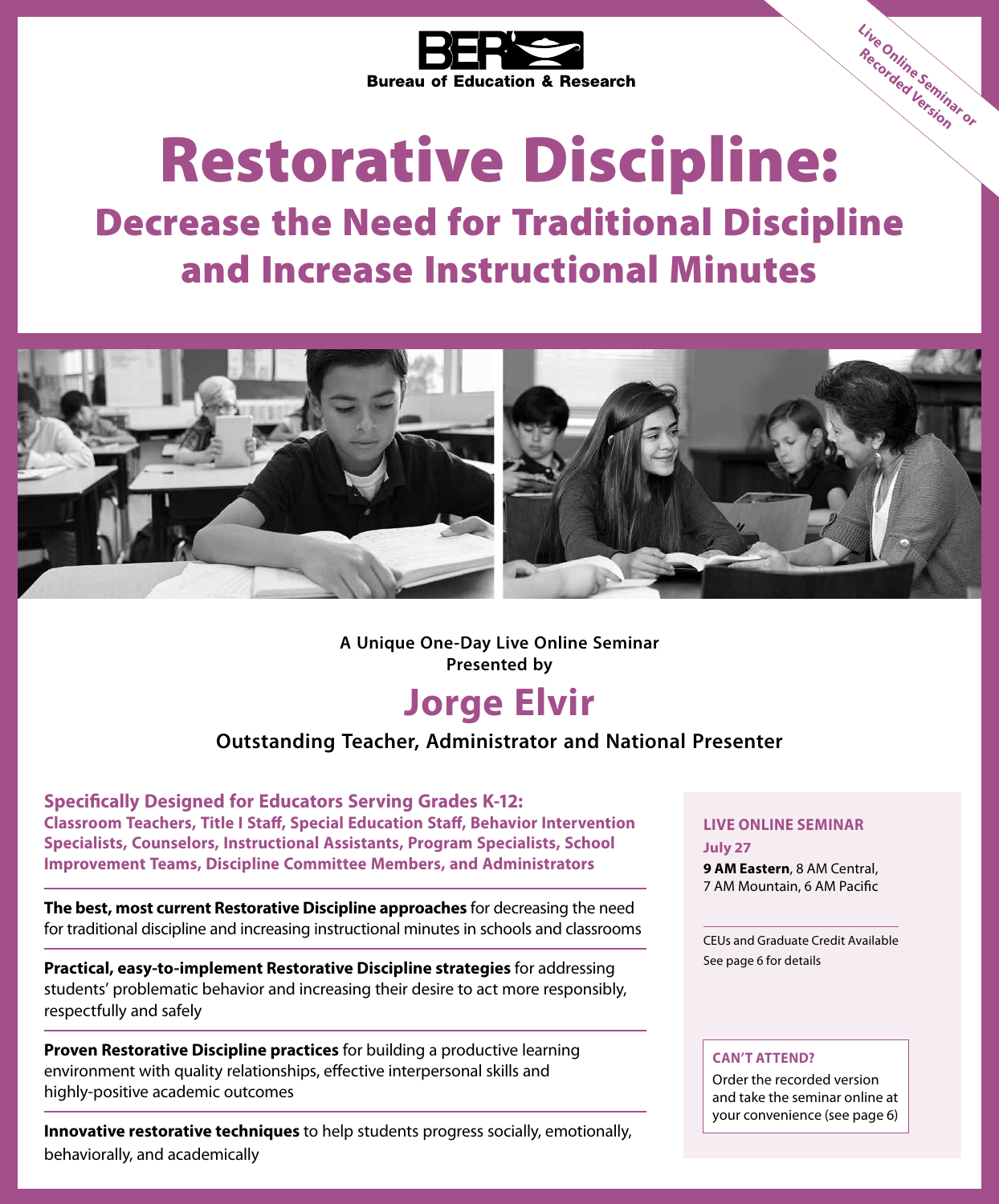# **Ten Key Benefits of Attending**

"This was awesome! I am going back to my school with fresh patience and a renewed desire to be that person my students can trust and rely on." **– MICHELE MOORE, MATH COACH**



### **Who Should Attend**

K-12 Classroom Teachers, Title I Staff, Special Education Staff, Behavior Intervention Specialists, Counselors, Instructional Assistants, Program Specialists, School Improvement Teams, Discipline Committee Members, and Administrators

### **1. Significantly Decrease Discipline Problems While Increasing Instructional Time**

Discover the most essential Restorative Discipline practices designed to effectively address student behaviors that impede the learning process … Increase instructional time, and promote accountability and equity across the entire learning community

### **2. Decrease Disruptive Behaviors and Strengthen Students' Social-Emotional Skills**

Expand your repertoire of Restorative Discipline strategies to maximize your effectiveness in decreasing inappropriate behaviors and rewarding appropriate ones … Help students learn and develop positive social-emotional skills

### **3. Increase Student Accountability, Responsibility and Access to the Curriculum**

Learn explicit restorative strategies that dramatically decrease misbehavior and increase student accountability and responsibility … Gain practical, easy-to-implement strategies that gain back and increase valuable instructional time

**4. Address and Prevent Angry, Maladaptive, and Dangerous Student Behaviors** Intervene effectively with students who have a history of escalating to potentially dangerous levels … Acquire practical planning strategies for breaking past the crisis response cycle toward proactively responding to and preventing serious behaviors

#### **5. Develop a Responsive Classroom**

Decrease the need for traditional discipline practices with practical restorative practices that build a classroom environment for success … Specific and practical approaches for developing a classroom focused on dignity, inclusiveness and shared responsibility

### **6. Switch the Emphasis from Getting Even to Getting Well**

Gain restorative strategies for using student mistakes in behavior as an opportunity for them to learn to focus on more positive, productive behaviors in the future

### **7. Utilize Constructive, Restorative Alternatives to Suspension and Detention that Focus on Teaching and Learning Rather than Punishment**

Learn how to create a restorative mindset that focuses on keeping, making and building peace by shifting the focus from rules to relationships

#### **8. Avoid Escalation of Power Struggles**

Learn specific ways to avoid power struggles without losing respect … Practical ways to verbally respond to upset or out-of-control students that deescalate tense situations and lay the groundwork for positive outcomes

#### **9. Respond Effectively to Problematic Behavior**

Master how to specifically respond to difficult, disruptive behavior without losing control of your emotions … Successfully interact with your most challenging students while keeping your dignity and each student's dignity intact

## **10. Receive a Valuable Restorative Discipline Digital Resource Handbook**

You will receive an extensive digital resource handbook filled with the techniques, strategies and activities discussed in this seminar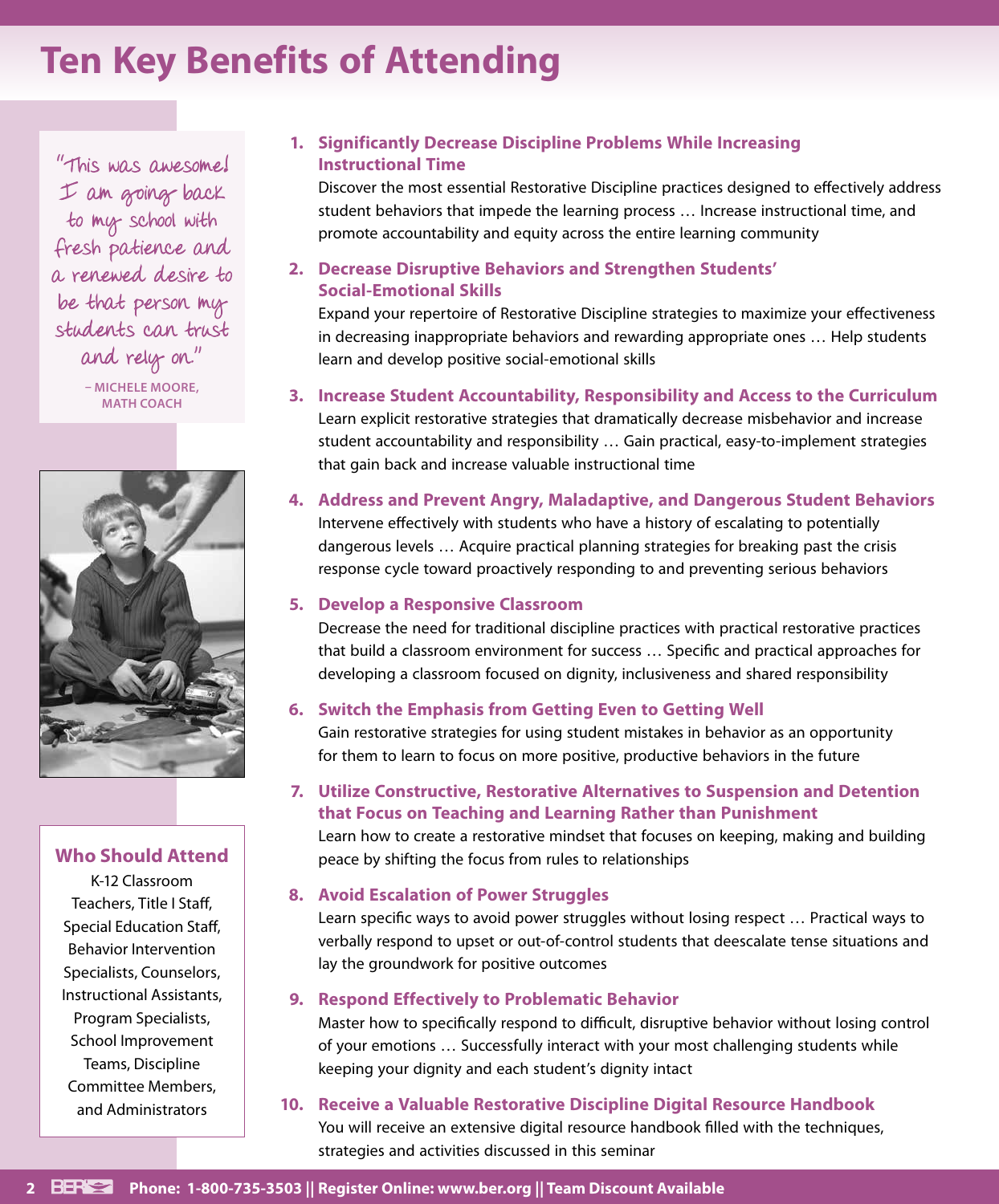# **Outstanding Strategies You Can Use Immediately**

### **What You Will Learn ...**

- **• The most effective Restorative Discipline methods** for decreasing the need for traditional discipline while increasing instructional minutes for students
- **•** Outstanding teaching strategies that **help teachers implement necessary corrective discipline** without resorting to consequences that are unrelated, unreasonable or disrespectful
- **• Effective methods for reducing behavior referrals** and discipline-related time outside of class
- **•** Proven Restorative Discipline techniques that **reduce student misbehavior**
- **•** Procedures that **encourage students to become self-regulated learners**, assuming increasing amounts of control over their school lives
- **• Preventative strategies** that reduce the rates of suspension and expulsion
- **• A wealth of practical ideas** for building positive relationships between students and educators … build trust, respect and rapport
- **• Strategies for increasing students' conflict resolution skills** while fostering genuine personal accountability and responsibility
- **• How to strengthen the climate and culture** of your classroom and/or school and decrease the need for traditional disciplinary practices
- **•** Powerful Restorative Discipline strategies that **ensure social justice and equity** for all students
- **•** Approaches that **move students away from punishment** and along a continuum from inappropriate behavior to remorse to making amends
- **•** Ways to **respond effectively to problematic behavior** to stop recurring behavior problems from occurring



### **Practical Ideas and Strategies**

Have you watched in frustration as students return from exclusionary punishment, In-School Suspension (ISS) and Out of School Suspension (OSS) only to continue exhibiting the very same disruptive, off task and dangerous behaviors? Have you observed a missing link in your discipline practices: namely one that is truly successful in bringing about desired changes in behavior, while increasing instructional time?

In this outstanding seminar, **JORGE ELVIR**, an experienced teacher, administrator and expert on Restorative Discipline, will share numerous proactive measures designed to build healthy skills and attitudes in students while producing positive and productive relationships among students and staff. You will learn a system of Restorative Discipline practices that repair damaged relationships through reflective conversations that give students an opportunity to become aware of the harm they have caused and develop plans to make amends and move forward with a more positive attitude and behavior in the future. **Armed with an extensive digital resource handbook and a set of powerful strategies, you will leave this seminar with renewed desire to make a marked difference in the lives of your most challenging students.**





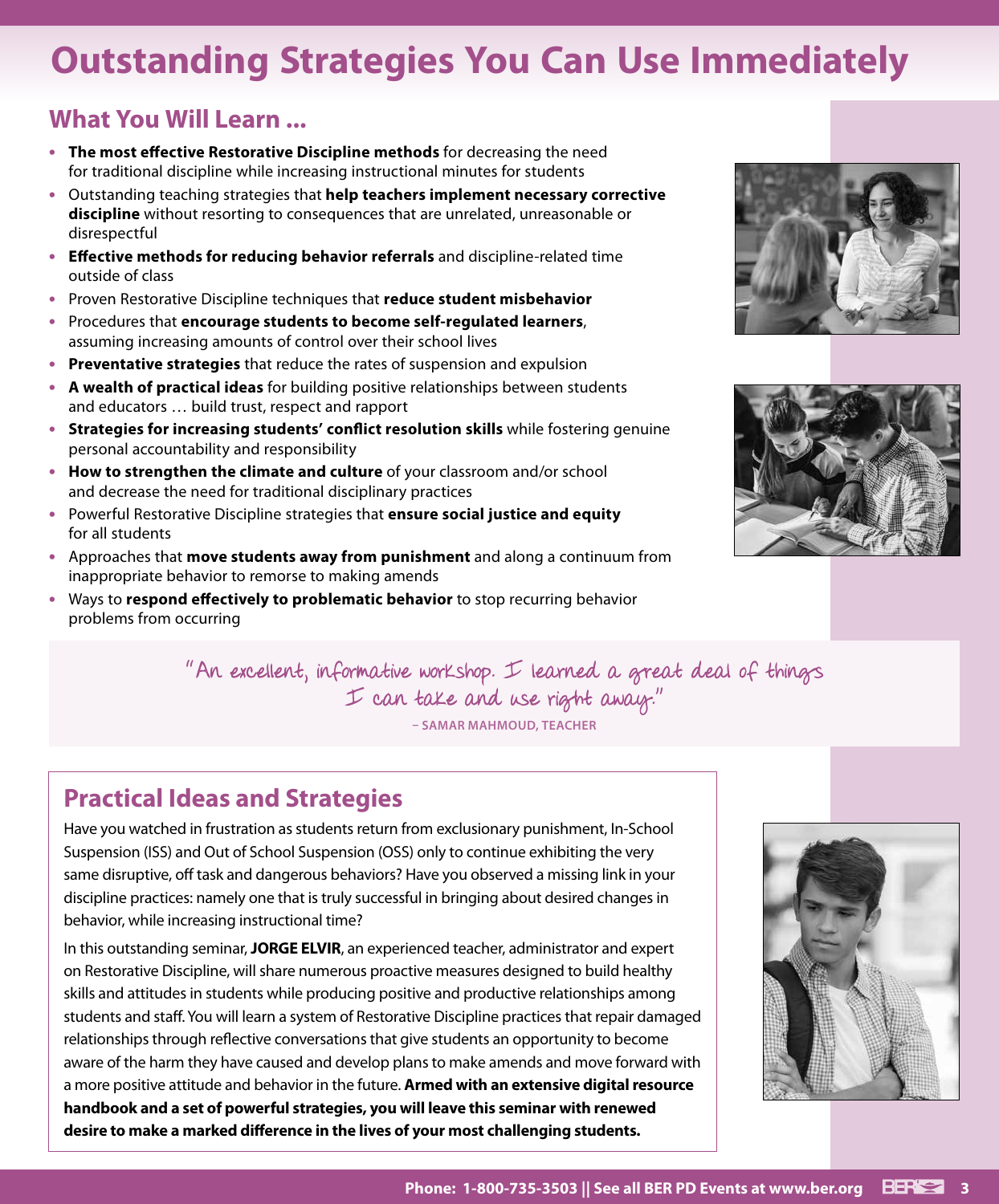# **A Message From Seminar Leader, Jorge Elvir**



### **Uniquely Qualified Instructor**

**JORGE ELVIR** is an experienced classroom teacher and school administrator with many years of experience addressing difficult, disruptive student behaviors at the classroom and building level. Jorge loves sharing with fellow educators Restorative Discipline strategies that reduce the need for traditional discipline, resulting in increased instructional minutes, engagement, learning, and student growth. High energy, passionate and "real" – Jorge shares the strategies he has found most successful for addressing highly disruptive and/or dangerous behaviors. As a school administrator he played a key role in developing and implementing a highly effective school-wide Restorative Discipline program as an alternative to traditional disciplinary practices. He is also the author of, *Restorative Discipline: Decrease the Need for Traditional Discipline and Increase Instructional Minutes*, the extensive digital resource handbook you will receive at the seminar. **Join Jorge for this practical, commonsense approach to developing, implementing and enhancing a restorative discipline program with the power to transform your classroom, school and the lives of your students.**

#### Dear Colleague:

If you are like most educators across the nation, you are increasingly becoming frustrated with persistent, challenging and disruptive student behaviors that interfere with the learning process and result in a loss of valuable instructional time. Administrators are often limited to employing a few "cookie cutter" approaches to managing student behavior that stopped being effective for most students years ago. While successful in temporarily removing the offender from the classroom environment, these unfortunately do nothing to teach students about making more positive choices in the future. Plus, these practices often result in significant additional losses in instructional time.

Traditional disciplinary practices have proven themselves to be incredibly ineffective in changing negative student behavior, time and again. But what if you could use an approach that has proven to be highly effective? One that consumes minimal time if implemented correctly? And that significantly reduces the amount of time spent writing and responding to behavior referrals, or taking disciplinary action? What if this approach could also significantly increase the instructional minutes for your students?

I appreciate your desire to experience a seminar designed to give you alternatives to traditional disciplinary practices. I have designed this seminar with Restorative Disciplinary practices as the foundation and to provide you with proven strategies that will not only help you to deal with challenging behaviors when they occur but will also help students develop the necessary skills and attitudes to minimize or eliminate many of these behaviors in the future.

I have designed this seminar to share the ideas, strategies, techniques and methods I have seen work with even the most challenging, disrespectful students.

Please join me and discover practical, easy-to-implement Restorative Discipline practices that can better enable you to successfully deal with and help challenging students in our classrooms and schools. I guarantee you will leave this seminar with many practical strategies that you can put to use in your classroom immediately to help students see themselves as able, capable, valuable and responsible. In a short amount of time, you will be telling others emphatically, "This stuff works!"

Sincerely,

Jorge Elvir

P.S. I can honestly say I don't believe any student is unreachable when he has the appropriate tools and knowledge. **Invest a day with me and together we can make a real difference in the lives of your students.**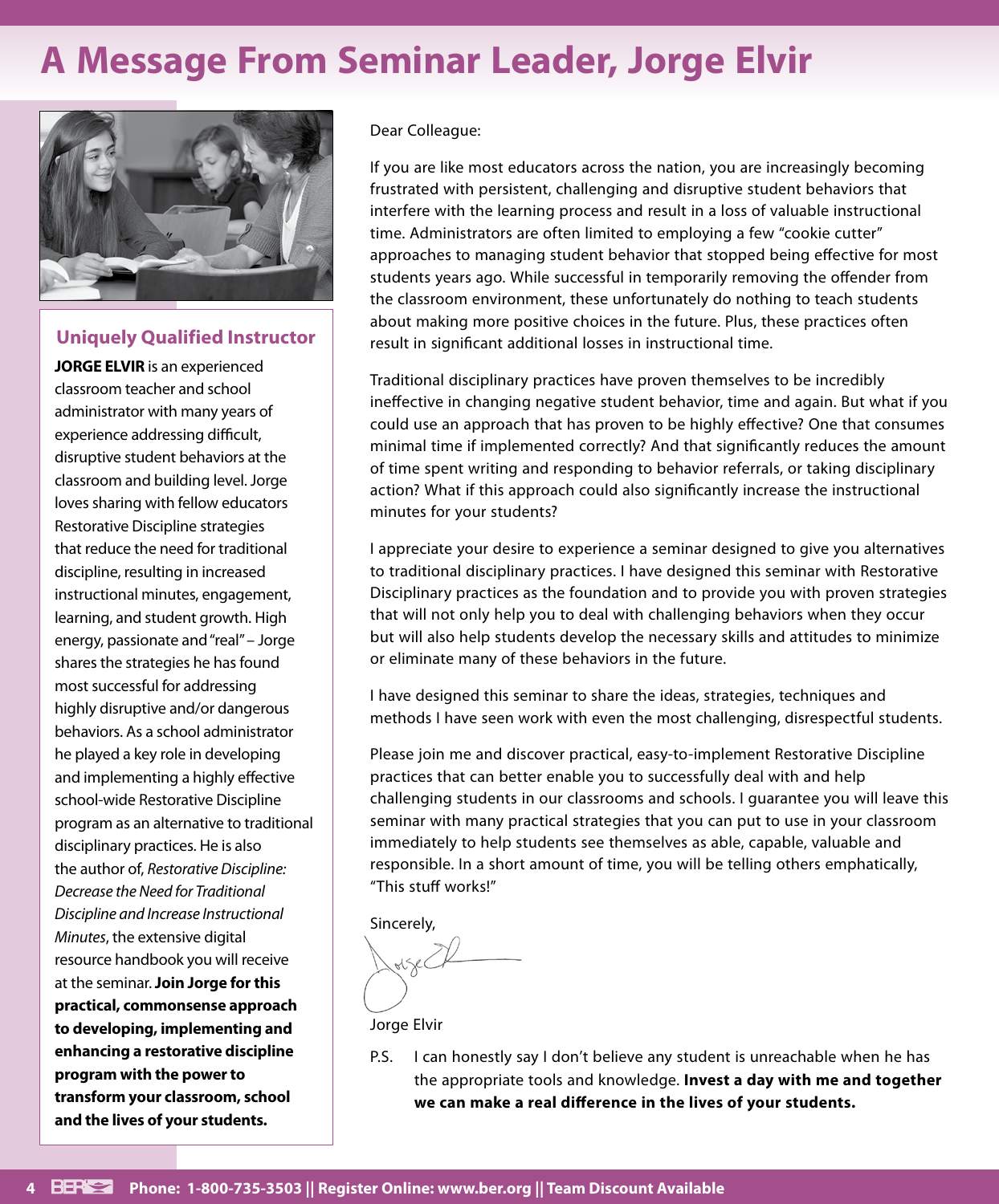# **What Your Colleagues Say About Jorge Elvir**

*"Jorge provided a thought provoking and interesting presentation. I really enjoyed everything – the materials and discussion included. This was the best PD I've attended in a long time."* **Dr. Steven Heil, Principal**

*"I loved it! I can't wait to use what I learned with challenging students!"* **Erin Seibert, Teacher**

*"Jorge's knowledge of restorative practices is vast and his ability to pass on that experience was* extremely helpful." **Gwen Stevens, Counselor Gwen Stevens, Counselor** 

*"This was an amazing presentation. I took a lot out of this, which will definitely change my administrative practices."* **Ken Londregan, Vice Principal**

*"Jorge was great and gave excellent examples. Very real! I will try the practices taught today*  with my students."

*"Everything was wonderfully presented to bring real-life awareness and application of strategies for building Restorative Discipline in schools. Thank you."*

**Jennifer Lowe, SPED Teacher**



*"I really appreciated Jorge's upbeat, positive approach. I'm walking away with great strategies. The real-life examples were also very helpful to put things in perspective."*

#### **Jeff Atterberry, Assistant Principal**

*"Excellent, concrete examples of what to do in the classroom, with Restorative Discipline as an administrator and in faculty meetings. Thank you! Great resources too!"*

#### **Beth Steinen, Director of Instruction**

*"Exemplary presentation, full of valuable tips that can be utilized to improve the climate and culture of my school. Jorge provided powerful insights and opportunities for discourse."*

**Dr. Sharon Davis, Principal**

*"Jorge did a great job conveying the message about Restorative Discipline. I look forward to implementing these practices!"* **Carey Roth, Teacher**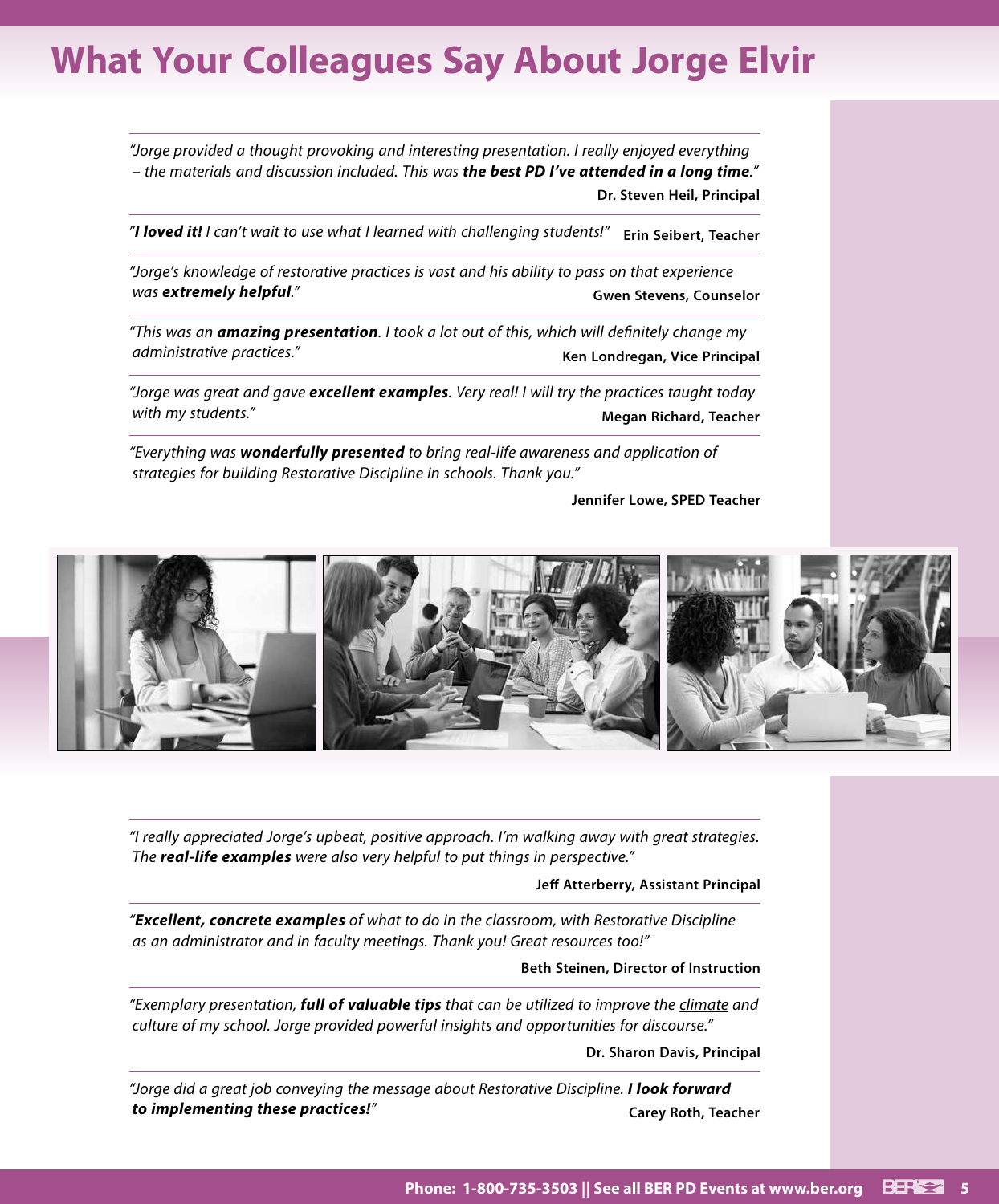# **Special Benefits of Attending**



"Great information that is applicable to students of all grades, and all staff and faculty. Very worthwhile!"

**– JOSEPH MARINZOLI,** 

### **On-Site Training**

Most BER seminars can be brought to your school or district in-person or online. See the options at www.ber.org/onsite or call 877-857-8964 to speak to one of our On-Site Training Consultants.

### **Extensive Restorative Discipline Digital Resource Handbook**

You will receive an extensive digital resource handbook specifically designed for this seminar. The handbook includes:

- Strategies for decreasing the need for traditional discipline and restorative practice strategies that increase student learning, growth and instructional minutes
- Effective verbal skills that decrease conflict, promote emotional and intellectual intelligence, and communicate respect and caring
- Techniques for helping students replace negative attitudes with positive ones
- Clear steps for helping students give up the victim stance and take personal responsibility for their choices and actions

### **Consultation Available**

Jorge Elvir will be available at the seminar for consultation regarding your questions and the unique needs of your own program.

### **Meet Inservice Requirements / Earn State CEUs**

Participants of Live Online Seminars and those completing the Recorded Version online can receive a certificate of participation that may be used to verify five continuing education hours. For details about state CEUs available, visit www.ber.org/ceus

### **Earn One to Four Graduate Semester Credits**

Up to four graduate level professional development University of Massachusetts credits are available with an additional fee and completion Global Anonprofit of follow-up practicum activities. Details for direct

enrollment with University of Massachusetts Global will be available at this program.

### **Can't Attend?**

### **Other Professional Development Options:**

### **Recorded Version of the Seminar**

A video recorded version of this seminar will be available to take online at your convenience. You'll have access to the entire course and to the extensive digital resource handbook. Optional CEUs and graduate credit available. To enroll, see registration form on page 7.

### **Related On-Demand Online Courses**

Two related On Demand Video-Based Online Learning courses, *Practical Strategies for Improving the Behavior of Attention-Seeking, Manipulative and Challenging Students*, for Grades 1-12, and *Restorative Discipline: Help Students Improve Their Behavior and Strengthen Their Learning*, for Grades K-12, are available for immediate registration. To enroll, visit www.ber.org/online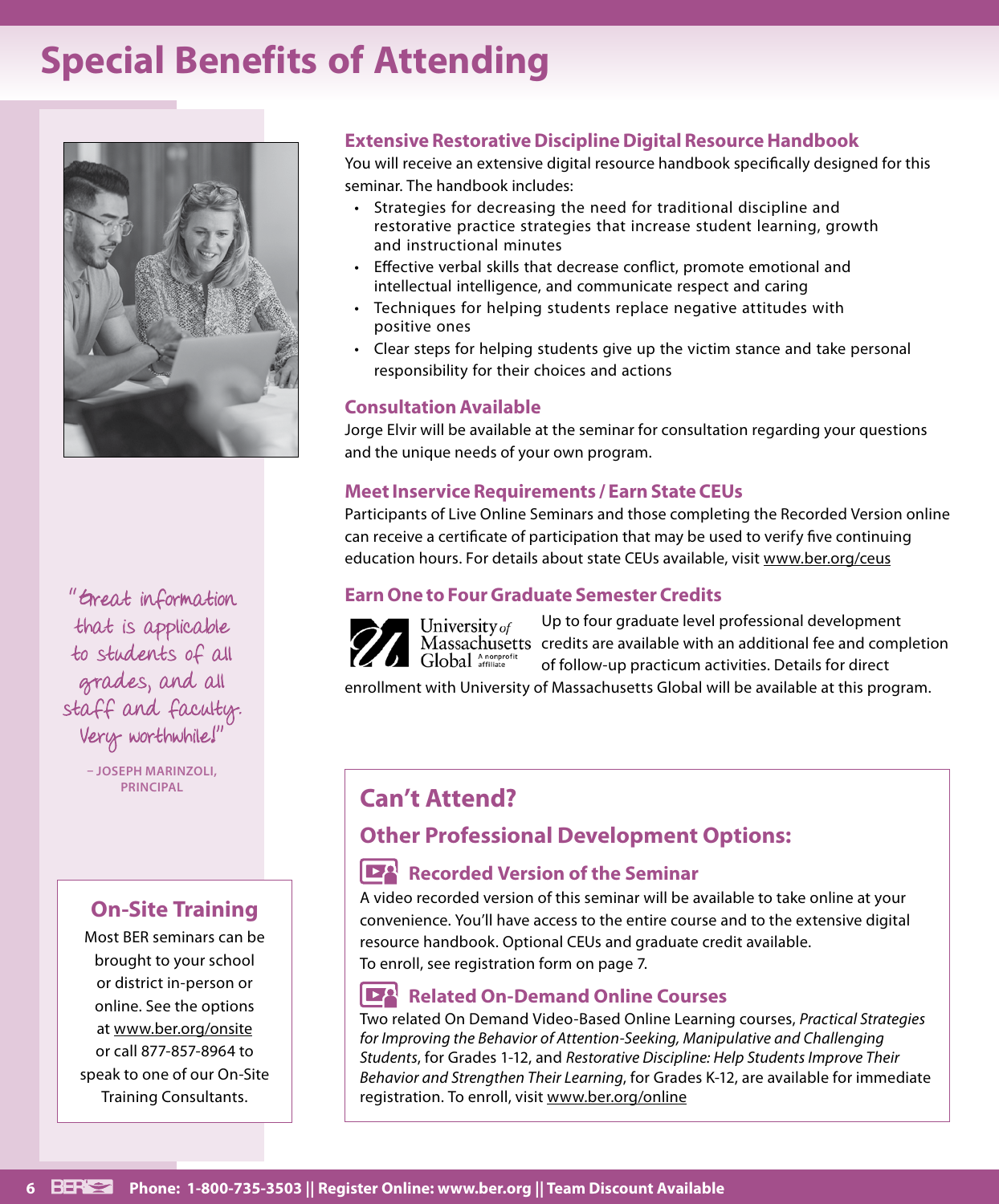### **Restorative Discipline: Decrease the Need for Traditional Discipline and Increase Instructional Minutes**

| <b>Registration (DEX2M1)</b>                                                                                                                   | <b>FIVE EASY WAYS TO REGISTER:</b>                                                                                                                                                                   |
|------------------------------------------------------------------------------------------------------------------------------------------------|------------------------------------------------------------------------------------------------------------------------------------------------------------------------------------------------------|
| □ 1. LIVE ONLINE: July 27, 2022 (Start time: 9 AM Eastern)<br>$-$ or $-$                                                                       | 任<br><b>REGISTER ONLINE at: www.ber.org</b>                                                                                                                                                          |
| $\Box$ 2. I'd like to order the recorded version of this seminar                                                                               | <b>EMAIL this form to: register@ber.org</b>                                                                                                                                                          |
| M.I.<br><b>FIRST NAME</b><br><b>LAST NAME</b>                                                                                                  | PHONE toll-free: 1-800-735-3503<br>(Weekdays 5:30 am - 4:00 pm Pacific Time)                                                                                                                         |
|                                                                                                                                                | FAX this form to: 1-425-453-1134                                                                                                                                                                     |
| POSITION, SUBJECT TAUGHT<br><b>GRADE LEVEL</b>                                                                                                 | <b>MAIL this form to: Bureau of Education &amp; Research</b><br>915 118th Avenue SE . PO Box 96068<br>Bellevue, WA 98009-9668                                                                        |
| SEMINAR LOCATION NUMBER: __<br>. (Please see list above)                                                                                       |                                                                                                                                                                                                      |
| List additional registrants on a copy of this form                                                                                             | <b>Program Hours</b><br>All Live Online Seminars are scheduled 9:00 a.m. - 3:30 p.m. in the time zone                                                                                                |
| <b>SCHOOL NAME</b>                                                                                                                             | indicated. Check in 15 minutes prior. Registrants will be sent login information<br>by email four days before their Live Online Seminar.                                                             |
| SCHOOL MAILING ADDRESS                                                                                                                         | Fee                                                                                                                                                                                                  |
| <b>CITY &amp; STATE</b>                                                                                                                        | The registration fee is \$279 per person, \$259 per person for groups of<br>three or more registering at the same time. Call us at 1-800-735-3503                                                    |
| ZIP CODE                                                                                                                                       | for groups of ten or more. Payment is due prior to the program.<br>Fee includes seminar registration, a certificate of participation and                                                             |
| <b>SCHOOL PHONE NUMBER</b><br>HOME PHONE NUMBER                                                                                                | an extensive digital resource handbook. The fee is the same for                                                                                                                                      |
| $\lambda$                                                                                                                                      | Live Online Seminars or Recorded Seminars.                                                                                                                                                           |
| Registration confirmations and login details are sent via e-mail                                                                               | <b>Cancellation/Substitutions</b>                                                                                                                                                                    |
| E-MAIL ADDRESS (REQUIRED FOR EACH REGISTRANT)                                                                                                  | 100% of your paid registration fee will be refunded if you can't attend<br>and notify us at least 10 days before the seminar. Late cancellations                                                     |
|                                                                                                                                                | made prior to the event date will be refunded less a \$15 service fee.<br>Substitutions may be made at any time without charge.                                                                      |
| HOME MAILING ADDRESS                                                                                                                           |                                                                                                                                                                                                      |
|                                                                                                                                                | <b>Further Questions</b><br>Call the Bureau of Education & Research (800) 735-3503 or visit                                                                                                          |
| ZIP CODE<br><b>CITY &amp; STATE</b>                                                                                                            | us online at www.ber.org. The Bureau is North America's leading<br>presenter of PD training for professional educators. Programs<br>are based on sound research, are highly practical in content and |
| <b>IMPORTANT - PRIORITY ID CODE: EDEX2M1</b>                                                                                                   | consistently receive excellent evaluations.                                                                                                                                                          |
|                                                                                                                                                | <b>Program Guarantee</b>                                                                                                                                                                             |
| <b>METHOD OF PAYMENT - Team Discount Available</b><br>The registration fee is \$279 per person,                                                | We stand behind the high quality of our programs by providing the<br>following unconditional guarantee: If you are not satisfied with this                                                           |
| for teams of three or more registering at the same time, the fee is \$259<br>per person. Payment is due prior to the program. No cash, please. | program, we'll give you a 100% refund of your registration fee.                                                                                                                                      |
| $\Box$ A check (payable to <b>Bureau of Education &amp; Research</b> ) is attached                                                             |                                                                                                                                                                                                      |
| $\Box$ A purchase order is attached, P.O. # $\Box$<br>(Be sure to include priority ID code on the P.O.)                                        |                                                                                                                                                                                                      |
| □ MasterCard<br>$\Box$ VISA<br>$\Box$ Discover<br>$\Box$ Charge my:                                                                            |                                                                                                                                                                                                      |
| MO/YR                                                                                                                                          |                                                                                                                                                                                                      |
| (Found on back of card)                                                                                                                        |                                                                                                                                                                                                      |
| Please print name as it appears on card                                                                                                        | DEX2M1<br>© 2022 Bureau of Education & Research. All rights reserved.                                                                                                                                |